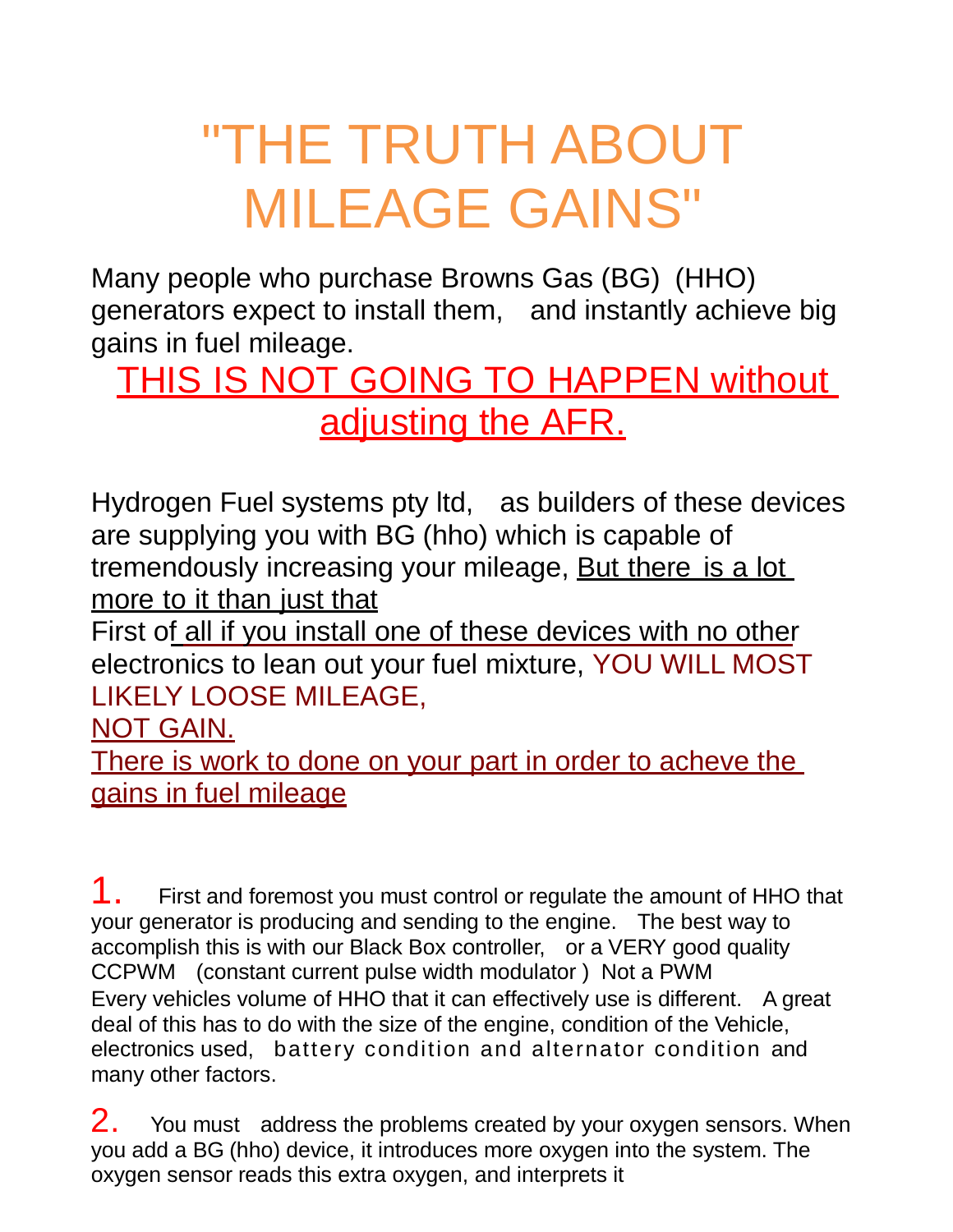as a "too lean" condition and immediately starts sending MORE fuel to the engine. The signal from the oxygen sensor must be adjusted to ignore the extra oxygen and also compensate for the much more efficient burn of the fuel. A True Digital EFIE device should be installed and set to indicate a too "Rich" condition which will tell the ECU to send LESS fuel to the to the engine

3. MAF/MAP sensors are the second most important sensors to treat. These too can greatly affect the amount of fuel the ECU will attempt to send to the engine. Most (but not all) MAF/MAP sensors are

are voltage operated sensors. It is important to install a good quality device to alter the voltage (or resistance) signal sent to the ECU to Further lean out the fuel flow and increase mileage gains.

Altering or adjusting the signals from the 02 sensors and the MAF/MAP sensor will produce gains in the 25% to 45% range with an efficient generator. Efficient meaning, one with an efficiency rating of 8.000 MMW or higher. The next two steps can take you well beyond 60% gains in fuel mileage several have exceeded 100%.

4. Addressing the IAT. (intake air temperature sensor) this is a little more difficult, but when done properly will produce dramatic results. Proper application of an IAT tuning device and proper adjustment to this sensor will retard the timing, bringing it closer to TDC.

Top dead center. The Ideal setting when running BG (hho)

 $5.$  Addressing the CTS is of equal importance to keep all sensors that affect AFR in agreement of their signals to the ECU. Proper procedures are all covered in **3. Tuning and Installation efie units** If requested I will email the relevant instructions to you

#### 6. Efficiency of the BG (hho) generator used is critical.

The more amperage drawn by your BG (hho) device, the harder the alternator has to work. The harder it has to work the more fuel is needed to power the alternator, and there goes your fuel savings

Browns Gas (HHO) devices are capable of tremendous mileage gains, but ONLY if the above mentioned procedures are followed.